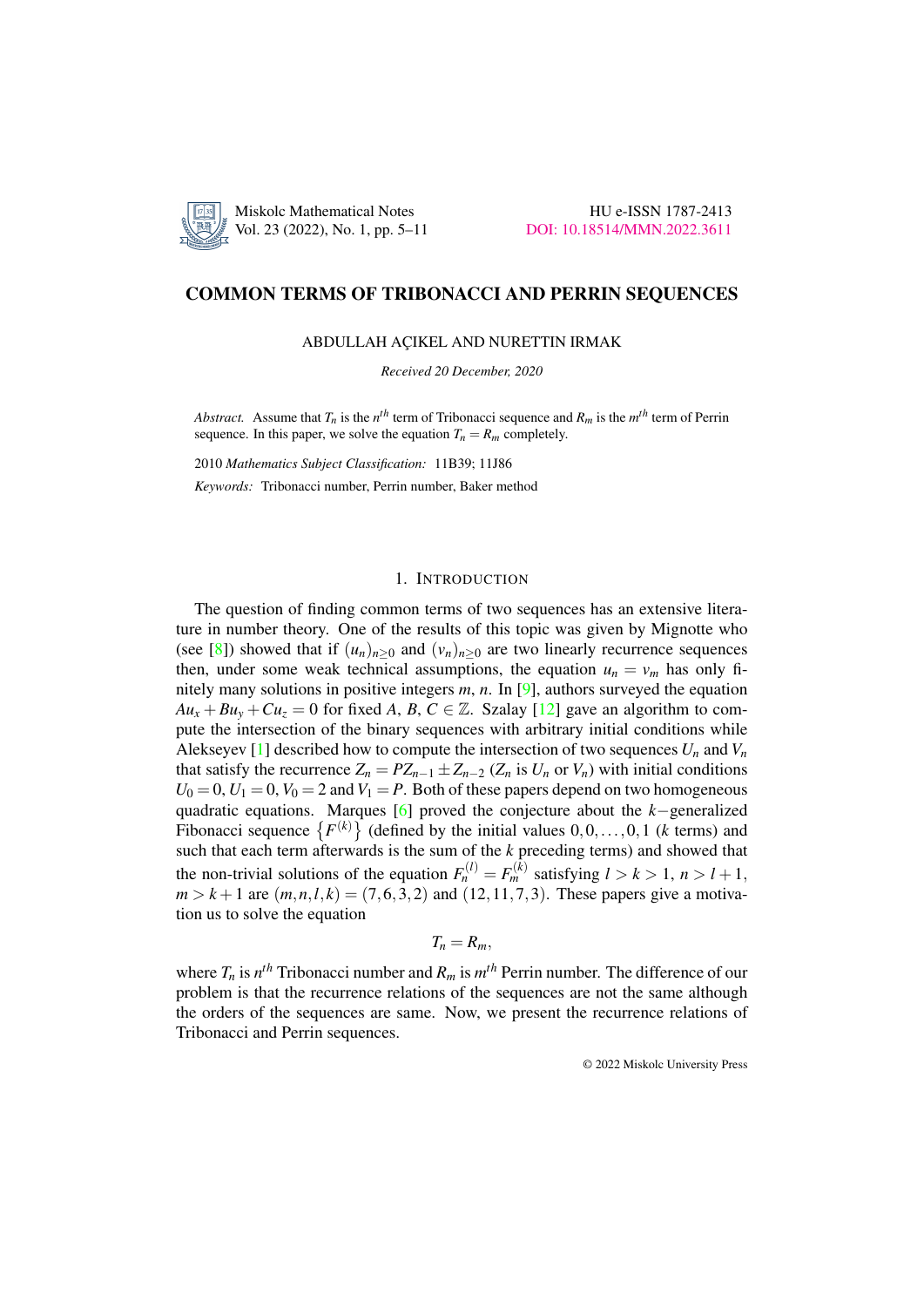Tribonacci sequence  ${T_n}$  is defined by the recurrence relation

$$
T_{n+3} = T_{n+2} + T_{n+1} + T_n
$$

with  $T_0 = 0$ ,  $T_1 = T_2 = 1$ . The characteristic equation  $x^3 - x^2 - x - 1 = 0$  of Tribonacci sequence has one real root  $\alpha$  and two conjugate complex roots  $\beta$  and  $\gamma$ . In 1982, Spickerman [\[11\]](#page-6-1) found the Binet formula of Tribonacci numbers as

$$
T_n=\frac{\alpha^{n+1}}{(\alpha-\beta)(\alpha-\gamma)}+\frac{\beta^{n+1}}{(\beta-\alpha)(\beta-\gamma)}+\frac{\gamma^{n+1}}{(\gamma-\alpha)(\gamma-\beta)},\quad \text{ for all }n\geq 0.
$$

Afterwards, Dresden and Du [\[3\]](#page-5-4) presented a Binet-style formula that can be used to produce the *k*-generalized Fibonacci numbers. The case  $k = 3$  corresponds to Binet formula of Tribonacci sequence as follows.

$$
T_n = \frac{(\alpha - 1)\alpha^{n-1}}{2 + 4(\alpha - 2)} + \frac{(\beta - 1)\beta^{n-1}}{2 + 4(\beta - 2)} + \frac{(\gamma - 1)\gamma^{n-1}}{2 + 4(\gamma - 2)}, \quad \text{for all } n \ge 0.
$$

In fact, these two Binet formulas are same. The difference is the representation. Namely, while each fraction of Dresden and Du's Binet formula contains only one of the roots of the characteristic equation, each fraction in the Binet formula of Spickerman contains all of the roots of the characteristic equation. Moreover, Dresden and Du [\[3\]](#page-5-4) proved that the terms of Tribonacci sequence can also be written as

<span id="page-1-1"></span>
$$
T_n = c_3 \alpha^{n-1} + e_n, \quad \text{with} \quad |e_n| < \frac{1}{\alpha^{1/2}}, \quad \text{for all} \quad n \ge 1 \tag{1.1}
$$

where  $c_3 = (\alpha - 1)/(4\alpha - 6) \approx 0.61$ . Perrin sequence  $\{R_m\}$  is defined by

$$
R_m=R_{m-2}+R_{m-3}
$$

with  $R_0 = 3$ ,  $R_1 = 0$  and  $R_2 = 2$ .

Perrin numbers were studied by several authors in the beginning of the nineteenth century (for details, see [\[10\]](#page-5-5)). The characteristic equation  $x^3 - x - 1 = 0$  of the Perrin sequence has distinct roots  $a, b$ , and  $c$  where  $a \approx 1.3247...$  (called a plastic constant) is a unique real root. This constant was first defined in 1924 by Gérard Cordonnier. He described applications to architecture in 1958, he gave a lecture tour that illustrated the use of the plastic constant in many buildings and monuments. The Binet formula of Perrin sequence is

$$
R_m = a^m + b^m + c^m, \text{ for all } m \ge 0.
$$
 (1.2)

In this paper, we investigate the common terms of the Tribonacci and Perrin sequences. Our result is following.

<span id="page-1-0"></span>**Theorem 1.** *The solutions exceed* 1 *of the equation*  $T_n = R_m$  *are*  $T_3 = R_2 = R_4 = 2$ *, and*  $T_5 = R_7 = 7$ *.*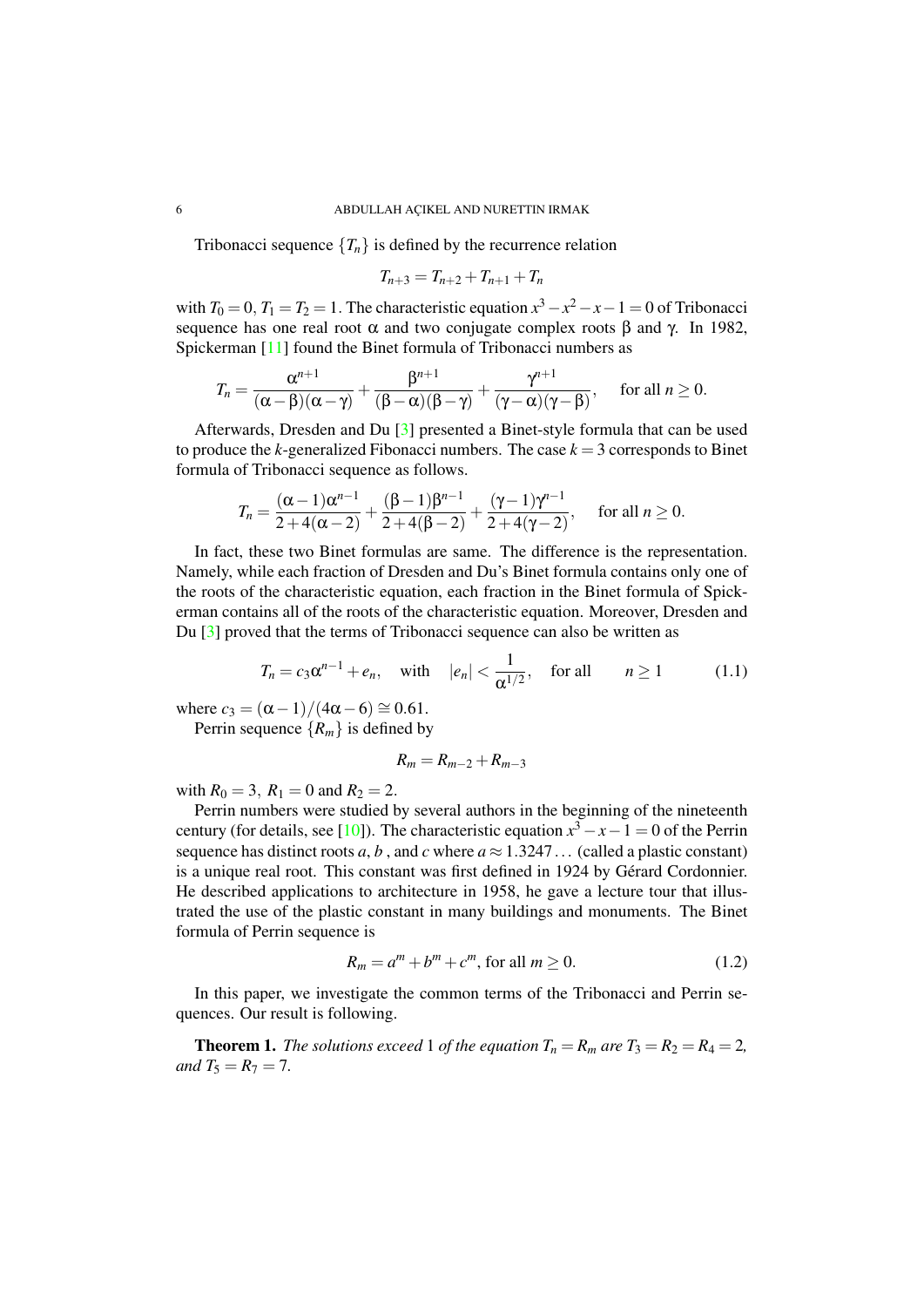# 2. PRELIMINARY RESULTS

Before going further, we give several notations that we will use. Let  $\gamma$  be an algebraic number of degree *d* over Q with minimal primitive polynomial, where the leading coefficient  $a_0$  is positive.

The logarithmic height of  $\gamma$  is given by

$$
h(\gamma) := \frac{1}{d} \left( \log a_0 + \sum_{i=1}^d \log(\max\left\{ |\gamma^i|, 1 \right\}) \right). \tag{2.1}
$$

Here  $\gamma^i$  are all conjugates of  $\gamma$  number.

Now, we give the upper and lower bounds for the terms of Tribonacci and Perrin numbers.

**Lemma 1.** *For*  $n \geq 2$ *, the inequality* 

$$
a^{n-1} < R_n < a^{n+1}
$$

*and*

$$
\alpha^{n-2}\leq T_n<\alpha^{n-1}
$$

*hold.*

*Proof.* The proof of the first inequality is in [\[5\]](#page-5-6) (see Lemma 2.8) and second one is in [\[2\]](#page-5-7) (the case  $k = 3$ ).

We use a lower bound for a linear form in logarithms à la Baker and such a bound was given by the following result of Matveev (see [\[7\]](#page-5-8)).

**Lemma 2.** Let  $\gamma_1, \gamma_2, \gamma_3, \ldots, \gamma_t$  be positive real algebraic numbers in a real algeb*raic number field*  $K$  *of degree D, further*  $b_1$ ,  $b_2$ ,  $b_3$ , ...,  $b_t$  *be non-zero integers, and assume that*

$$
\Lambda := \gamma_1^{b_1} \gamma_2^{b_2} \gamma_3^{b_3} \dots \gamma_t^{b_t} - 1 \tag{2.2}
$$

*is non-zero. Then*

<span id="page-2-0"></span>
$$
\Lambda > \exp\left(-1.4 \cdot 30^{t+3} t^{4.5} D^2 (1 + \log D)(1 + \log B) A_1 A_2 A_3 \dots A_t\right),\tag{2.3}
$$

*where*

$$
B \ge \max\{|b_1|, |b_2|, |b_3|, \dots, |b_t|\}\tag{2.4}
$$

*and*

$$
A_i \ge \max\left\{ Dh(\gamma_i), |\log \gamma_i|, 0.16 \right\} \tag{2.5}
$$

*for all*  $i = 1, \ldots, t$ .

The following lemma was given by Pethő and Dujella  $[4]$  $[4]$  that we will use later.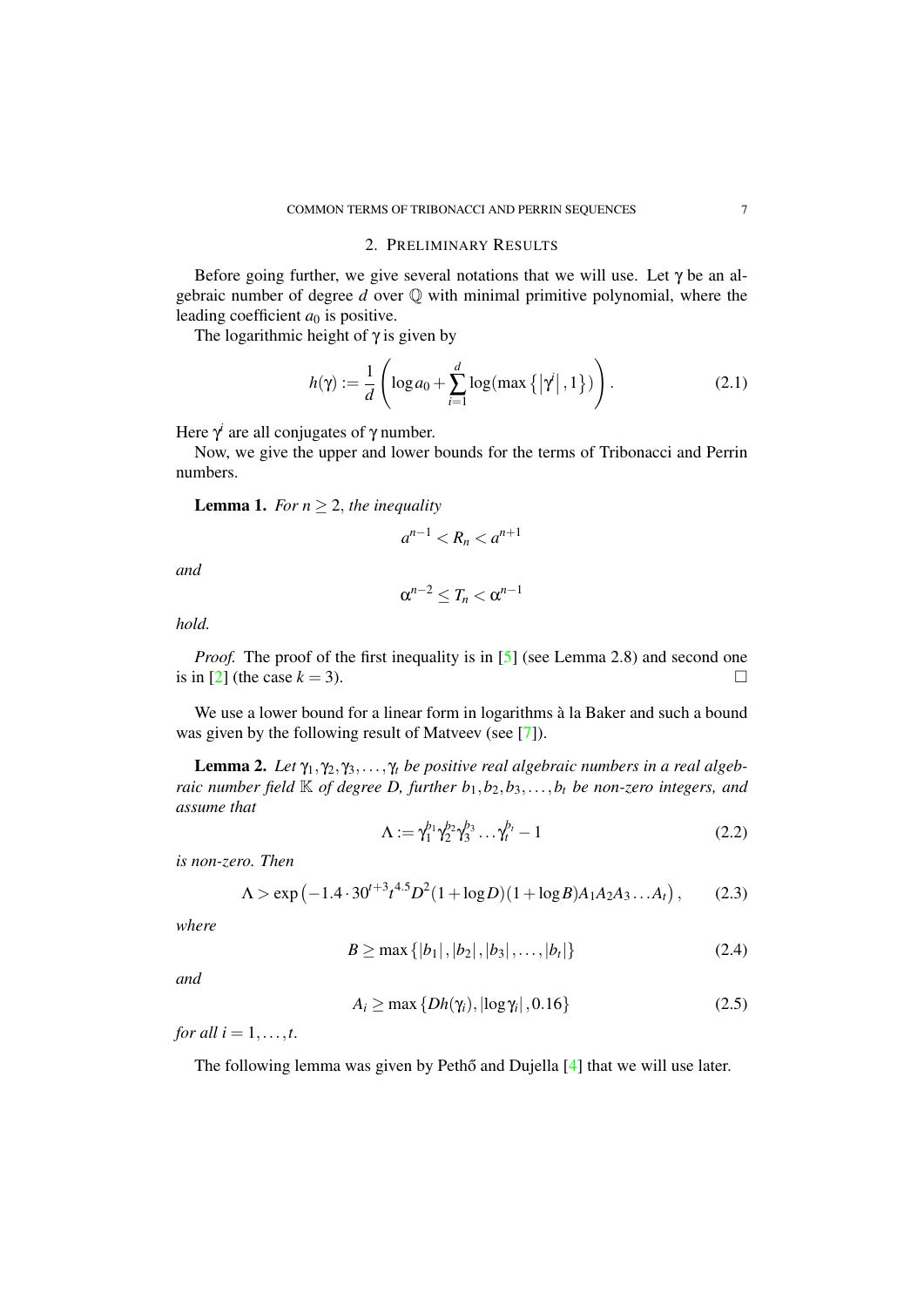<span id="page-3-0"></span>**Lemma 3.** Let  $\gamma$  be an irrational number, M be a positive integer and  $p/q$  be a *convergent of the continued fraction of*  $\gamma$  *such that q*  $> 6M$ *. Let A, B, µ be some real numbers with*  $A > 0$  *and*  $B > 1$ *. Let*  $\varepsilon := || \mu q || - M || \gamma q ||$ *, where*  $|| \cdot ||$  *denotes the distance from the nearest integer. If* ε > 0*, then there is no solution of the inequality*

$$
0<|m\gamma-n+\mu|
$$

*in positive integers m,n with m*  $\leq M$  *and m*  $\geq \log(Aq/\epsilon)/\log B$ .

## 3. PROOF OF THEOREM [1](#page-1-0)

Firstly, assume that  $m \le 7$ . In this case, we see that  $T_3 = R_2 = 2$ ,  $T_3 = R_4 = 2$  and  $T_5 = R_7 = 7$  are the solutions exceeds 1 in the equation  $T_n = R_m$ . From now on, we can assume that  $m \geq 8$ . If we put Binet formula of Perrin sequence and the equation  $(1.1)$  in the equation  $T_n = R_m$ , then we have

$$
c_3\alpha^{n-1} - a^m = b^m + c^m - e_n.
$$

After dividing the above equation with *a m*

$$
\frac{c_3\alpha^{n-1}}{a^m}-1=\frac{b^m+c^m-e_n}{a^m},
$$

then

$$
\left|c_3\alpha^{n-1}a^{-m}-1\right|=\left|\frac{b^m+c^m-e_n}{a^m}\right|\leq\left|\frac{b^m}{a^m}\right|+\left|\frac{c^m}{a^m}\right|+\left|\frac{e_n}{a^m}\right|<\frac{3}{a^m}
$$

follows. Let

$$
\Lambda := c_3 \alpha^{n-1} a^{-m} - 1.
$$
 (3.1)

To show  $\Lambda \neq 0$ , we contrary assume  $\Lambda = 0$ . It yields that  $\tau = a^m \alpha^{1-n}$  $= a^m (1/\alpha)^{n-1}$ . It is obvious that *a* and  $\alpha$  are algebraic integers.  $1/\alpha$  is also algebraic integer since  $1/\alpha$  is the root of the monic polynomial  $x^3 + x^2 + x - 1$ . Since product of algebraic integers is also algebraic integer, then it requires that  $\tau = a^m(1/\alpha^{n-1})$ is algebraic integer. But this is a contradiction. Because the minimal polynomial  $44x^3 - 44x^2 + 12x - 1$  of  $c_3$  is not monic. So,  $c_3$  is not algebraic integer, but algebraic number. We arrive the claimed fact  $\Lambda \neq 0$ .

From now on, we suppose that

$$
\gamma_1 = c_3,
$$
  $b_1 = 1,$   $D = 3,$   
\n $\gamma_2 = \alpha,$   $b_2 = n - 1,$   $t = 3,$   
\n $\gamma_3 = a,$   $b_3 = -m.$ 

Since the leading coefficient  $a_0$  is 44 of the minimal polynomial of  $c_3$ , then

$$
h(c_3) = \frac{1}{3} \left\{ \log 44 + \log(\max\{c_3, 1\}) \right\} = \frac{1}{3} \log 44 \approx 1.26,
$$
  

$$
h(\alpha) = \frac{1}{3} \left\{ \log 1 + \log \alpha + \log 1 + \log 1 \right\} = \frac{1}{3} \log \alpha \approx 0.201,
$$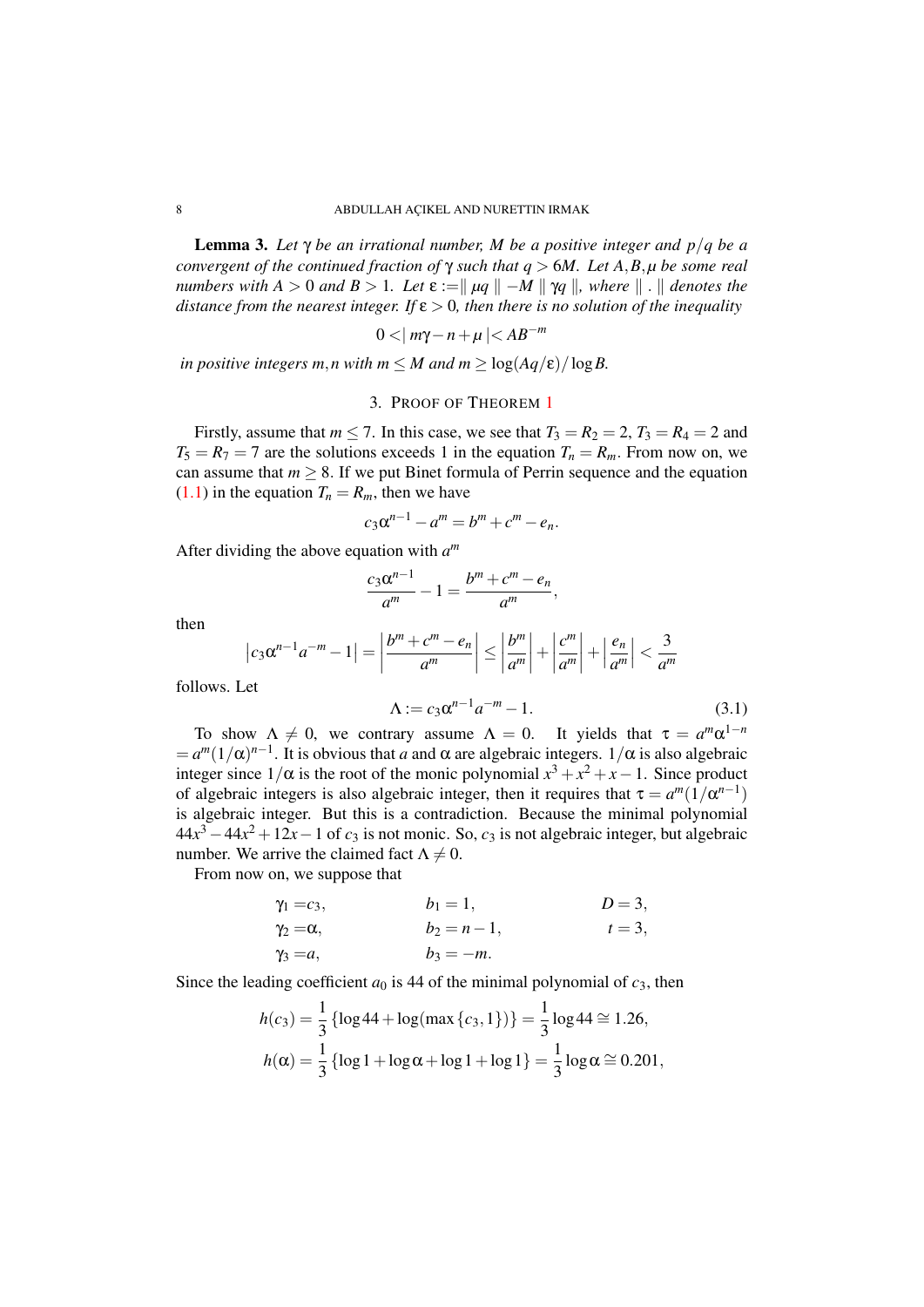$$
h(a) = \frac{1}{3} \{ \log 1 + \log a + \log 1 + \log 1 \} = \frac{1}{3} \log a \cong 0.092.
$$

only hold. We choose  $A_1$ ,  $A_2$  and  $A_3$  as follows.

$$
A_1 \ge \max \{3h(c_3), \log c_3, 0, 16\} \cong 3.78, \qquad A_1 = 4,
$$
  
\n
$$
A_2 \ge \max \{3h(\alpha), \log \alpha, 0, 16\} \cong 0.604, \qquad A_2 = 0.61,
$$
  
\n
$$
A_3 \ge \max \{3h(a), \log a, 0, 16\} \cong 0.281, \qquad A_3 = 0.29.
$$

Now, we determine the value of *B* such that

$$
B \ge \{1, |n-1|, |-m|\}.
$$

It is obvious that  $T_4 > R_4$ ,  $T_5 > R_5$  and  $T_6 > R_6$ . The recursive relation of the two sequence yields that  $T_n > R_n$ . If  $T_n = R_m$ , then  $n < m$  holds. So, we choose  $B = m$ .

If we write all the values into the inequality  $(2.3)$ , then we have

$$
\frac{3}{a^m} > \Lambda > \exp(-1.4 \cdot 30^6 3^{4.5} 3^2 (1 + \log 3)(1 + \log m) \cdot 3.79 \cdot 0.61 \cdot 0.29).
$$

By taking logarithm it leads to

$$
1.81 \cdot 10^{12} (1 + \log m) > m \log a.
$$

After using the fact  $1 + \log m < 2 \log m$ , we can write

$$
3.8 \cdot 10^{12} \log m > m \log a.
$$

Finally, we obtain

$$
m < 1.36 \cdot 10^{13} \log m
$$

which yields that

$$
m < 4.6 \cdot 10^{14}.
$$

From now on, we will reduce the upper bound on *m* by using the result of Petho<sup>n</sup> and Dujella.

Let  $M = 4.6 \cdot 10^{14}$  and  $\Gamma := \log c_3 + (n-1)\log \alpha - m \log a$ . It is known that | *x* |  $≤|e^x - 1|$  holds for all reals *x*. So,

$$
|\Gamma| < |e^{\Gamma} - 1| < \frac{3}{a^m} < \frac{1}{2}
$$

follows. In this case, we have

$$
|\Gamma| < \frac{6}{a^m}.
$$

The fact  $n < m$  gives that

$$
(n-1)\log\alpha - m\log a + \log c_3 < 6a^{-(n-1)}.
$$

After dividing both sides with log*a*,

$$
(n-1)\frac{\log \alpha}{\log a} - m + \frac{\log c_3}{\log a} < \frac{6}{\log a} a^{-(n-1)}
$$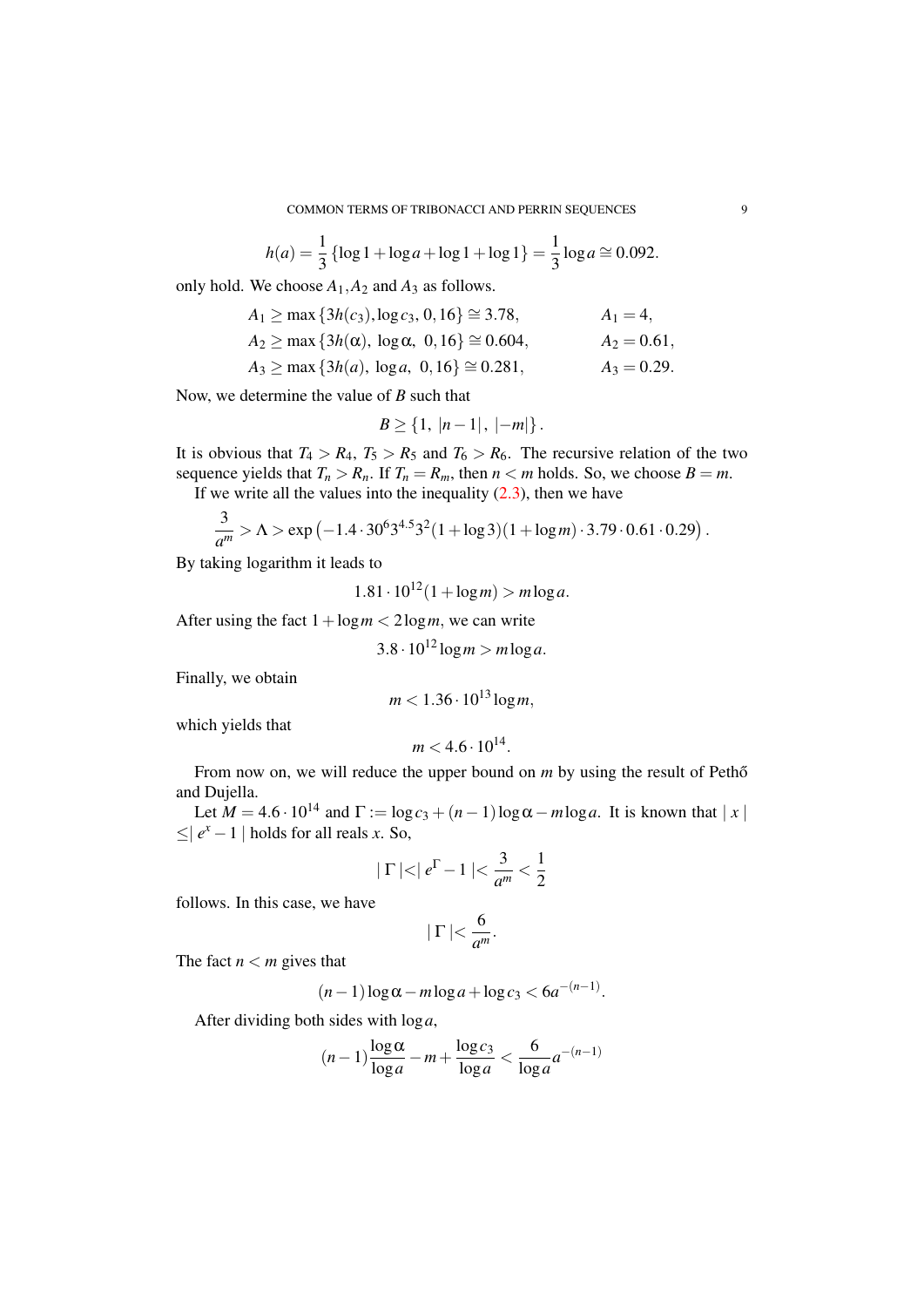#### 10 ABDULLAH AÇIKEL AND NURETTIN IRMAK

holds. Let

$$
\gamma = \frac{\log \alpha}{\log a}
$$
\n $\mu = \frac{\log c_3}{\log a}$ \n $A = \frac{6}{\log a}$ \n $B = a$ 

and  $q_n$  be the denominator of the  $n^{th}$  convergent of the continued fraction of  $\gamma$ . We found

$$
q_{24} = 4220424136597687 > 6M
$$

and then  $\varepsilon := ||\mu q_{24}|| - M||\gamma q_{24}|| \approx 0.42266...$  We note that the conditions to apply Lemma [3](#page-3-0) are fulfilled for  $A = \frac{6}{\log a}$  and  $B = a$ . According to Lemma [3,](#page-3-0) there is no solution *m* in the range

$$
\left[\frac{\log(Aq_{24}/\varepsilon)}{\log a}+1,M\right).
$$

Thus  $m < 142$ .

Finally, we use a program written in Mathematica to find the solution of the equation  $T_n = R_m$  with  $m < 142$ , but there is no solution satisfies  $m \geq 8$ . So, the proof is completed.

#### ACKNOWLEDGEMENT

The authors express their gratitude to the anonymous reviewer for the instructive suggestions.

#### **REFERENCES**

- <span id="page-5-2"></span>[1] M. A. Alekseyev, "On the intersections of Fibonacci, Pell, and Lucas numbers," *Integers*, vol. 11, no. 3, pp. 239–259, a1, 2011, doi: [10.1515/INTEG.2011.021.](http://dx.doi.org/10.1515/INTEG.2011.021)
- <span id="page-5-7"></span>[2] J. J. Bravo and F. Luca, "Powers of two in generalized Fibonacci sequences," *Rev. Colomb. Mat.*, vol. 46, no. 1, pp. 67–79, 2012.
- <span id="page-5-4"></span>[3] G. P. B. Dresden and Z. Du, "A simplified Binet formula for *k*-generalized Fibonacci numbers," *J. Integer Seq.*, vol. 17, no. 4, pp. article 14.4.7, 9, 2014.
- <span id="page-5-9"></span>[4] A. Dujella and A. Pethő, "A generalization of a theorem of Baker and Davenport," Q. J. Math., *Oxf. II. Ser.*, vol. 49, no. 195, pp. 291–306, 1998, doi: [10.1093/qmathj/49.3.291.](http://dx.doi.org/10.1093/qmathj/49.3.291)
- <span id="page-5-6"></span>[5] N. Irmak, "On factorials in Perrin and Padovan sequences," *Turk. J. Math.*, vol. 43, no. 5, pp. 2602–2609, 2019, doi: [10.3906/mat-1907-38.](http://dx.doi.org/10.3906/mat-1907-38)
- <span id="page-5-3"></span>[6] D. Marques, "The proof of a conjecture concerning the intersection of *k*-generalized Fibonacci sequences," *Bull. Braz. Math. Soc. (N.S.)*, vol. 44, no. 3, pp. 455–468, 2013, doi: [10.1007/s00574-](http://dx.doi.org/10.1007/s00574-013-0021-y) [013-0021-y.](http://dx.doi.org/10.1007/s00574-013-0021-y)
- <span id="page-5-8"></span>[7] E. M. Matveev, "An explicit lower bound for a homogeneous rational linear form in logarithms of algebraic numbers. II," *Izv. Math.*, vol. 64, no. 6, pp. 1217–1269, 2000, doi: [10.1070/im2000v064n06abeh000314.](http://dx.doi.org/10.1070/im2000v064n06abeh000314)
- <span id="page-5-0"></span>[8] M. Mignotte, "Intersection des images de certaines suites recurrentes linéaires," *Theor. Comput. Sci.*, vol. 7, pp. 117–121, 1978, doi: [10.1016/0304-3975\(78\)90043-9.](http://dx.doi.org/10.1016/0304-3975(78)90043-9)
- <span id="page-5-1"></span>[9] H. P. Schlickewei and W. M. Schmidt, "Linear equations in members of recurrence sequences," *Ann. Sc. Norm. Super. Pisa, Cl. Sci., IV. Ser.*, vol. 20, no. 2, pp. 219–246, 1993.
- <span id="page-5-5"></span>[10] A. G. Shannon, P. G. Anderson, and A. F. Horadam, "Properties of Cordonnier, Perrin and Van der Laan numbers," *Int. J. Math. Educ. Sci. Technol.*, vol. 37, no. 7, pp. 825–831, 2006, doi: [10.1080/00207390600712554.](http://dx.doi.org/10.1080/00207390600712554)